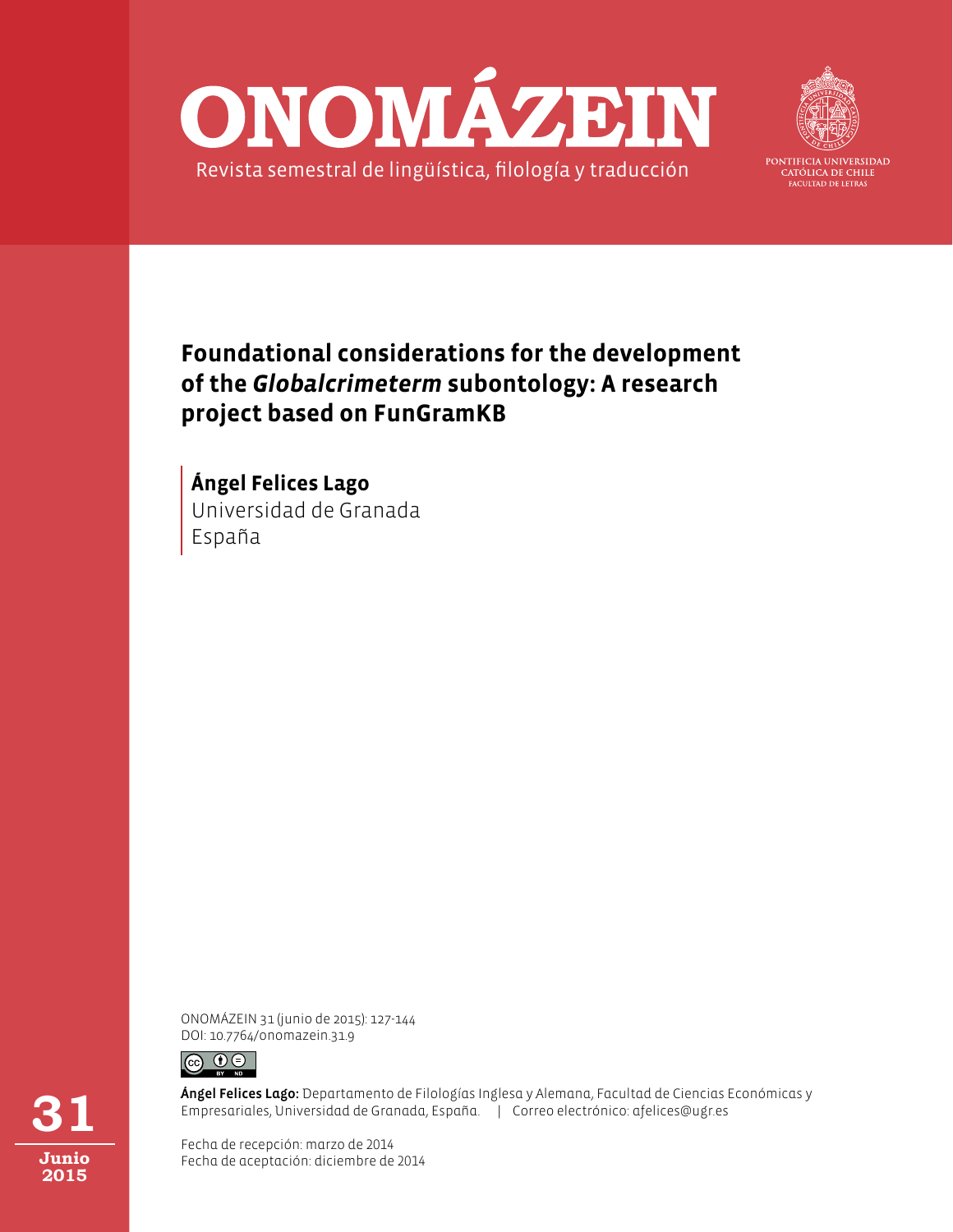# **Abstract**

This paper describes the theoretical foundations, the general methodological guidelines and the specific tasks for the development of the *Globalcrimeterm* project, a domain-specific subontology based on a specific area of criminal law (international cooperation against terrorism and organized crime) within the architecture of FunGramKB, which is a multipurpose lexico-conceptual knowledge base for natural language processing (NLP) systems. One of the features of this subontology is, firstly, its commitment to structure its concepts under the postulates of deep semantics, unlike the more traditional approach only oriented towards surface semantics, and, secondly, to orientate the tasks of terminologists and knowledge engineers who wish to expand the general knowledge of FunGramKB Core Ontology and, at the same time, integrate the specialized knowledge through its representation in a domain-specific subontology such as *Globalcrimeterm*.

**Keywords:** FunGramKB; legal ontology; terminology; *Globalcrimeterm*; NLP.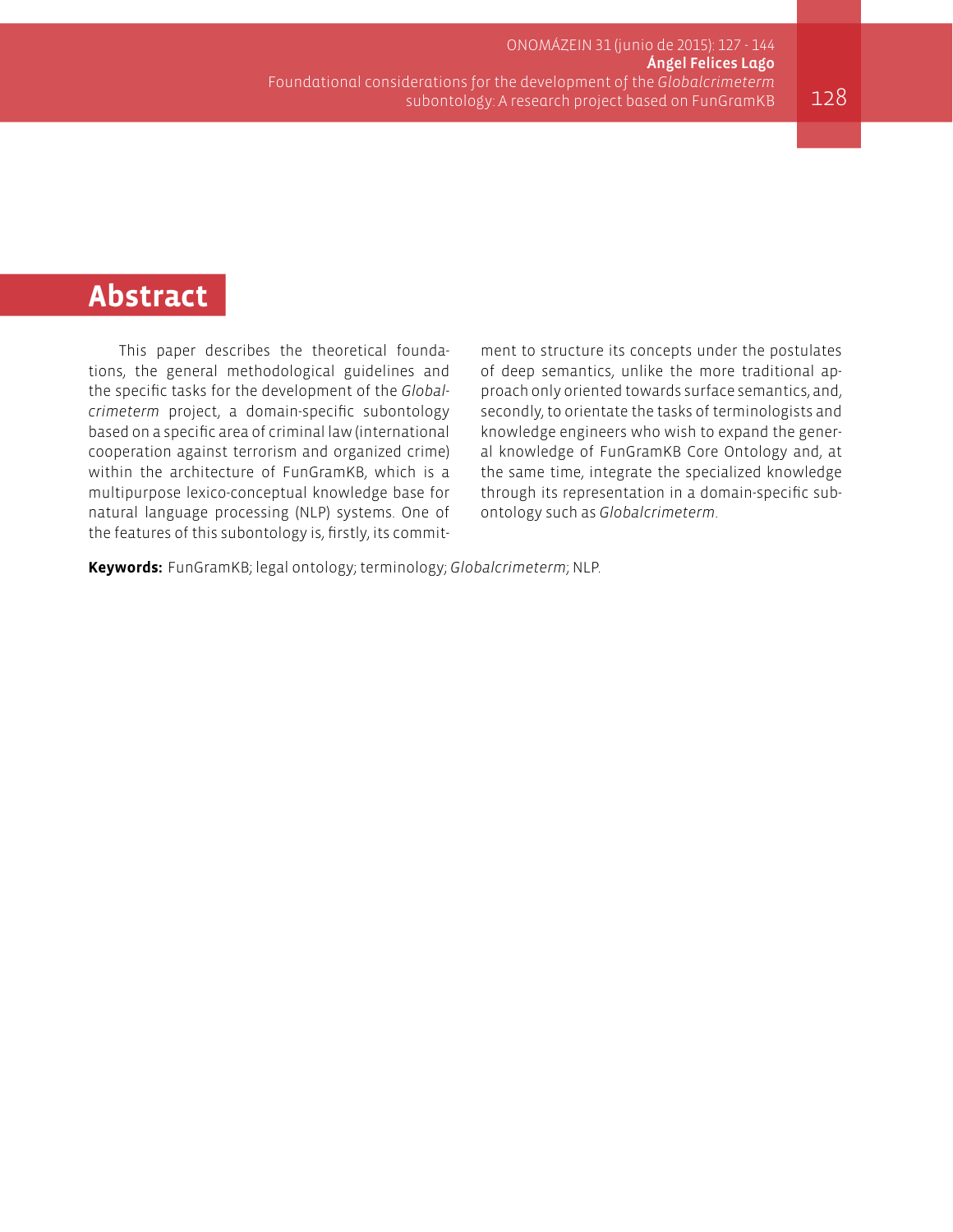ONOMÁZEIN 31 (junio de 2015): 127 - 144 Ángel Felices Lago Foundational considerations for the development of the Globalcrimeterm subontology: A research project based on FunGramKB  $129$ 

#### 1. Introductory remarks<sup>1</sup>

Nowadays modern society has access to an unprecedented volume of information thanks to the Internet and an increasing number of sources of knowledge. Paradoxically enough, access to such a wealth of information is often complicated and time-consuming, partly because of the intricacies involved in finding precise information easily and accurately. The latest developments in the field of Artificial Intelligence and the Semantic Web highlight the need to design intelligent systems capable of processing human queries in a natural language as well as retrieving only the relevant information matching a specific set of input questions. A substantial yet initial step in this direction has been taken with the development of semantic mark-up metalanguages such as OWL (Web Ontology Language) and RDF (Resource Description Framework), which are currently being applied with a view to endowing the web with superficial semantic knowledge and to facilitating the retrieval of data for web users. Despite all the numerous attempts to build a more accessible and intelligent web, there is still a strong need for a truly efficient model of communication between humans and machines, and the way the former interact with the latter to access the required information. We need a more robust model of semantic representation to provide machines with the capacity to understand human language and an organised conceptual system to also allow them to mimic the understanding of the human world.

The guidelines of the research project presented in this article are part of an ambitious scientific programme carried out by an international group of researchers from various universities. In general terms, the proposal I intend to put forward is aimed at contributing with

specific resources to the implementation of innovative solutions (at a later stage) in the field of human-machine communication and the application of natural language processing techniques to a broad range of human activities. The initial steps taken in this large-scale research framework originated in 2004 with the seminal work by Periñán and Arcas, who explained and illustrated the development of the groundbreaking system called FunGramKB, an advanced multipurpose lexical conceptual knowledge base for natural language processing (NLP) systems (Periñán & Arcas, 2004, 2005, 2006, 2007). Ever since its creation, FunGramKB has been continuously developing to meet the goals of cutting-edge artificial intelligence research as well as to cover some of the long-standing yet unresolved issues faced by NLP, especially those concerning the aforementioned problems with information access and human-machine communication. The scope of application of FunGramKB is promising and concerns many relevant areas of NLP, including dialogue systems, expert agents, data mining or information retrieval, to name but a few.

This knowledge base has also proved to be a rich explanatory framework where a broad meaning construction model of language such as the Lexical Constructional Model (Mairal & Ruiz de Mendoza, 2009; Ruiz de Mendoza & Mairal, 2008, 2011) can be anchored. Consequently, the expression 'knowledge base' is defined here as a computational repository in which conceptual and linguistic knowledge is stored (and accessed) in a connected, meaningful, and efficient way.

Before moving on to an explanation as to how the project presented here actually relates to the general framework of FunGramKB, it is first necessary both to formulate the main objective of this research and to review some

<sup>1</sup> This article is based on research carried out within the framework of the Project FFI2014-53788-C3-1-P, which is funded by the Spanish Ministry of Economy and Competitiveness. It is also based on the previous Project code no. FFI2010-15983 and entitled "Development of a subontology in a multilingual context (English, Spanish and Italian): Using FunGramKB in the field of international cooperation in criminal matters: Terrorism and organised crime".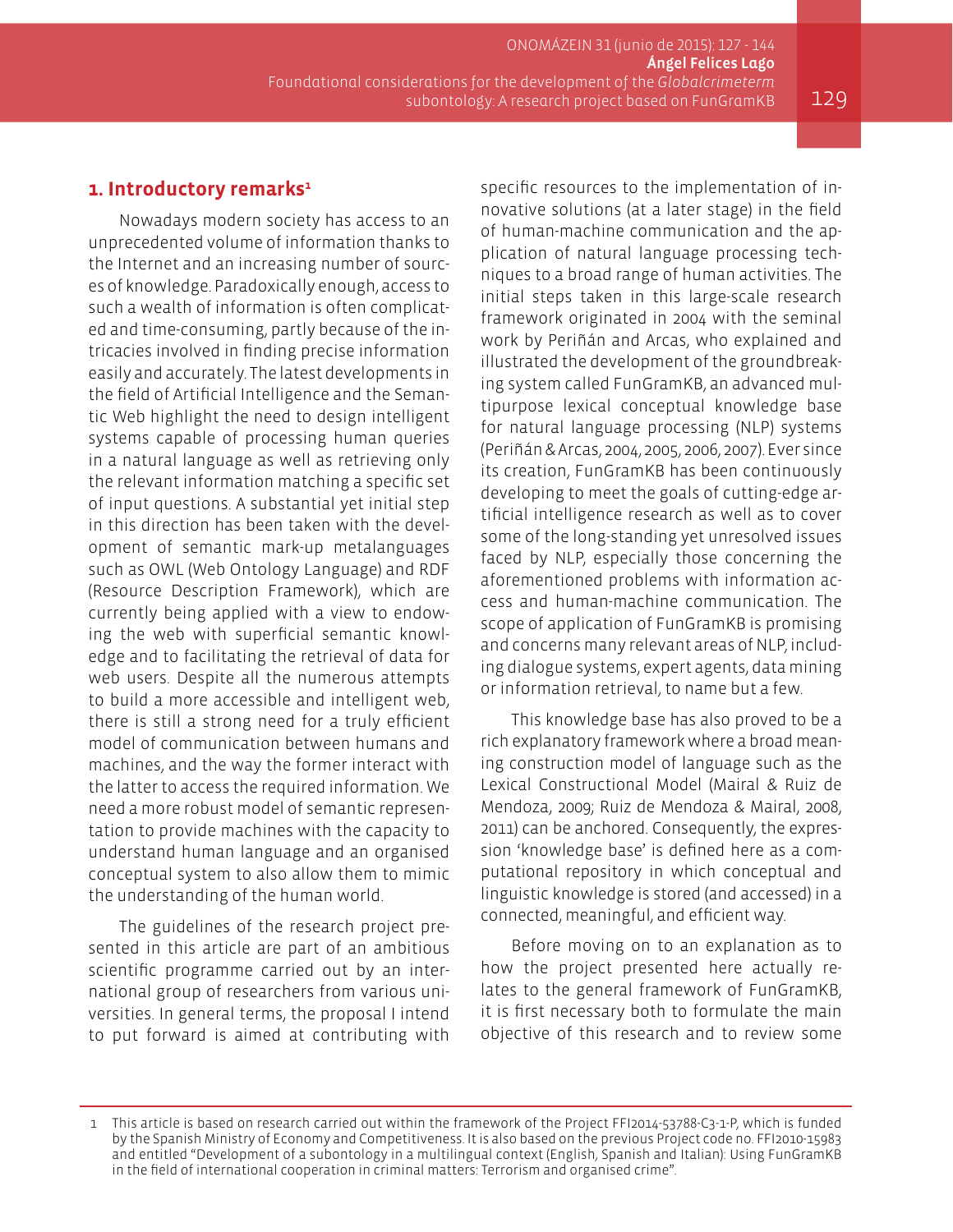ONOMÁZEIN 31 (junio de 2015): 127 - 144 Ángel Felices Lago Foundational considerations for the development of the Globalcrimeterm subontology: A research project based on FunGramKB  $130$ 

of the main theoretical principles that have inspired the whole process in the diverse scientific areas involved, due to its multidisciplinary nature. Then, a set of methodological assumptions and procedural details will be established in order to carry out the relevant tasks for the implementation of the specific objectives of the project, which can be used as a guideline for the construction of similar subontologies based on a deep semantics.

# **2. Main objective of the** *Globalcrime- term* **project**

The main objective of this project is the construction of a terminological subontology structuring its concepts under the postulates of deep semantics, unlike the more traditional approach only oriented towards surface semantics. More specifically, this project revolves around the design and implementation of this subontology, together with the population of this module and its three respective terminological lexicons (English, Italian and Spanish).

The resultant ontology might be presented as a hierarchical network according to the meaning postulates of FunGramKB's knowledge base. Furthermore, its interaction within the already existent general ontology would be allowed in order to apply it to comprehension tasks of a natural language. The subsequent repository obtained on the chosen topic (criminal law: terrorism and organised crime) could be used by both humans (through a dictionary-like interface) and by machines (through its future application to natural language processing (NLP) systems). Fun-GramKB has already proved its multifunctional character in other applications and former projects funded by the Spanish Ministry of Economy and Competitiveness (e.g. DGI[MICINN]: FFI2010- 17610; FFI2008-05035-C02-01 or MEC: HUM2005-

02870)<sup>2</sup> as well as its potentially reusable character, which will be fully verifiable when applied to two main NLP systems: automatic translation and retrieval of information through future complementary projects. Indeed, the aim is to go beyond the elaboration of a mere data base of terminology on a topic of the upmost importance and relevance on an international scope, and to also provide an intelligent system which is able to automatically relate concepts, terms and written material from different sources through an editor and a web browser.

#### **3. Project foundations**

This project has its roots in several scientific fields of knowledge which it endeavours to relate to one another and obtain the best possible output from their coexistence. On the one hand, it deals with the cognitive and functional approaches to language, mainly in some aspects of *Role and Reference Grammar* (Van Valin & LaPolla, 1997; Van Valin, 2005) and Mairal & Ruiz de Mendoza's (2008, 2009) *Lexical Constructional Model* (see www.lexicom.es)<sup>3</sup> ; on the other hand, it deals with the potential of the Lexical Constructional Model in the field of NLP and, in particular, with its semantic *web*. For this it is necessary to begin with the influential work mentioned above and carried out by Periñán & Arcas (2004, 2005, 2006, 2007), who have developed a lexical conceptual knowledge base, namely *FunGramKB* (www. fungramkb.com). And finally, taking into account the development of general ontologies (Gruber, 1993, or McGuinness et al., 2000), ontologies used in legal fields (Breuker et al., 2005; Valente, 2005; Breuker et al., 2008, and Sartor et al., 2011), the precedents of onomasiological lexicology and lexicography pointed out by Martín-Mingorance (1994) and the axiological aspects which criminal law involves (Felices, 2010), this project proposes

<sup>2</sup> DGI: Directorate-General for Research; MICINN: Former Ministry of Science and Innovation from Spain; MEC: Former Ministry of Education and Science from Spain.

<sup>3</sup> For other project's precedents see Simon C. Dik's Functional Grammar (1989) and Martín-Mingorance's Functional-Lexematic Model (1998).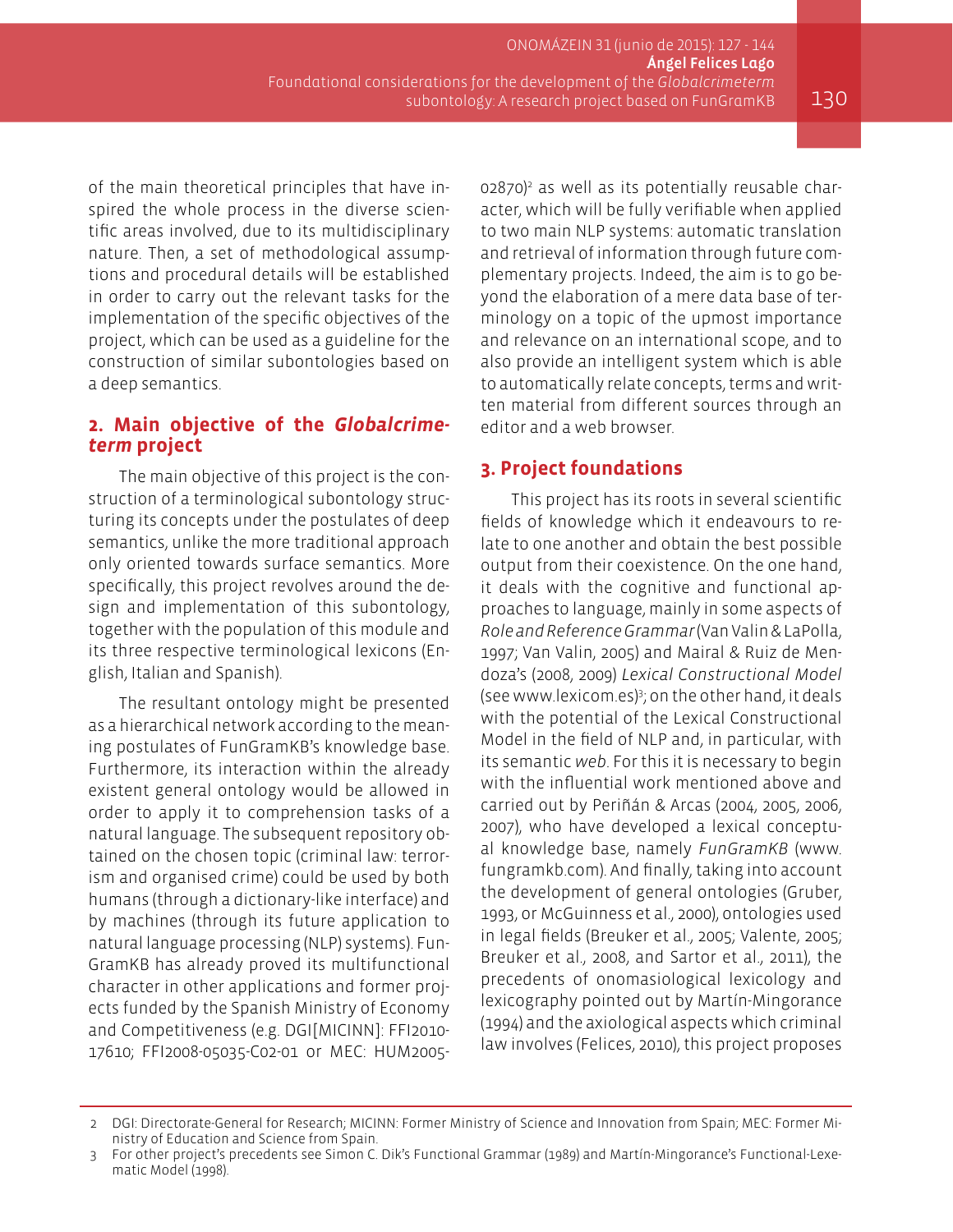a novel, multipurpose and interactive application which takes as its starting point its concept of deep semantics.

#### **3.1. Linguistic level**

*Role and Reference Grammar* (RRG) adopts a cognitive and communicative perspective of language; that is to say that grammatical rules and morphosyntactic structures should be explained in terms of their communicative and semantic functions. Van Valin and LaPolla's RRG is a monostratic theory given that syntactic and semantic components are effectively expressed without the need to use abstract syntactic representations. Consequently, the aforementioned syntactic and semantic components are projected directly, following an algorithm link which includes a set of rules which facilitate the syntactic-semantic interface. Furthermore, RRG contains three fundamental levels of representation: (i) one which captures the meaning of linguistic expressions according to an inventory of logical structures; (ii) one which represents the syntactic structure of the clause based on universally valid distinctions; and (iii) one which represents the structure of the information of a speech act.

On the other hand, Mairal and Ruiz de Mendoza's *Lexical Constructional Model* (LCM) offers a new model which attempts to explain all the aspects implied in the construction of meaning, including those which go beyond purely grammatical ones such as the pragmatic (implicational) (level 2), illocutionary (level 3) and discourse (level 4) levels. Thus, its final result is a comprehensive representation of all those aspects which the meaning of a statement involves. Therefore, LCM offers a number of principles, axioms, labels, etc., which give rise to a whole model of representation of meaning which could fulfil the need of developing the semantic *web*.

Both the RRG and the LCM share two features which are fundamental for a computational model of language:

- A functionalist vision of the language which allows us to capture syntactic-semantic generalizations which are fundamental to explaining the semantic motivation of grammatical phenomena.
- A strong commitment regarding the typological adequacy involved in universal distinctions as an essential part of the linguistic framework. Typological adaptation is a *conditio sine qua non* in multilinguistic models.

#### **3.2. Natural Language Processing and FunGramKB**

The latest developments in the field of Artificial Intelligence and the semantic web point towards the designing of "intelligent agents" which are capable of processing consultations made in a natural language. With the aim of facilitating the retrieval and extraction of information from the World Wide Web in an intelligent way, languages with semantic labels have been invented such as OWL (*Web Ontology Language*). Even if their results are promising, they require a model of representation with a strong semantic foundation which is capable of producing linguistic labels with full meaning and which is machine-usable so that a machine is able to understand the consultation made in a natural language and to retrieve the information required. Furthermore, the problem of the automatic filter when searching for relevant texts is exponentially complicated in multilinguistic contexts (Aguado de Cea et al., 2007; Mairal & Ruiz de Mendoza, 2009; Montiel et al., 2007; Periñán & Arcas, 2007, 2008; Periñán & Mairal, 2009). It is within this context that the development of the knowledge base FunGramKB is elaborated. Indeed, it allows the enrichment of the applications for NLP: e.g. intelligent agents for the processing of information, prototypes of automatic translation or dictionaries based on conceptual searches, which could be catalogued as "dictionaries of the third millennium" (Periñán & Arcas, 2006).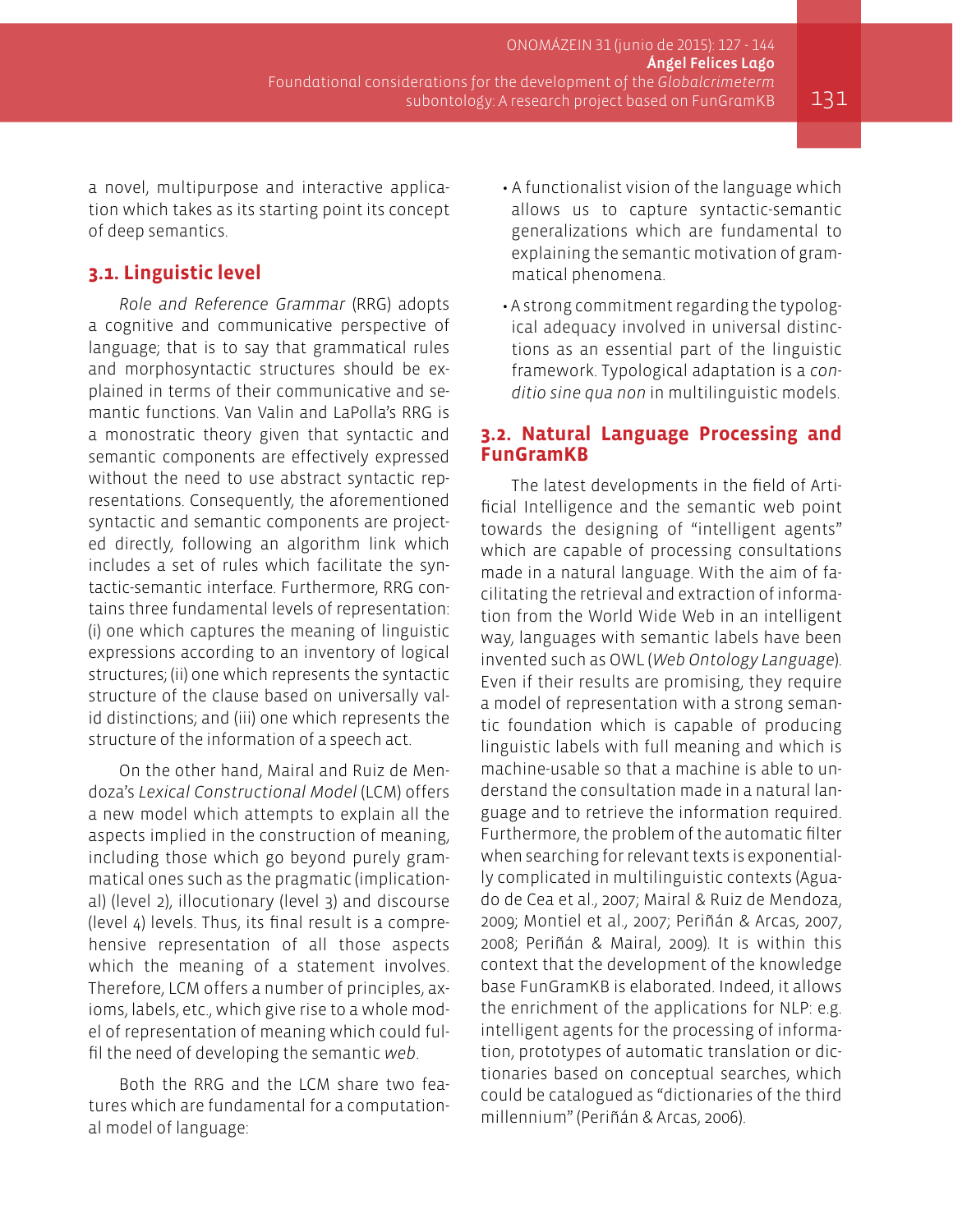This orientation towards computing factors introduces substantial modifications in the linguistic model under scrutiny, which ceases to have a lexicalist foundation and has taken on a conceptualist or ontological stance. Moreover, some of the most remarkable advantages of using this conceptualist approach are mentioned, such as its greater expressivity in representation and its access to encyclopedic knowledge, both unapproachable from a merely lexical standpoint. For reasons of space, a detailed vision of all its components cannot be given but can be consulted in Periñán & Arcas (2004, 2005, 2007), Periñán & Mairal (2009) and in Mairal & Periñán (2009, 2010).

If one abides by the distinction made by Velardi et al. (1991) between surface semantics and deep semantics, it is predictable that one of the consequences of using FunGramKB as regards knowledge bases such as SIMPLE or *EuroWordnet* is that the stance adopted is that of conceptual representation in deep semantics. Why is this approach more viable?

Computer systems with surface semantics in their knowledge base have information about lexical relations which are established between lexical units. In other words, the representation of a word's meaning is made exclusively through specifying the relation that that word has with others. This is the case, for example, of *WordNet*, which although possessing defining texts for *synsets*, this information is not machine-usable, subsequently leaving the relations between *synsets* as the only option. Although it is easy, and above all, quick, to populate a knowledge base in this way, difficulties are found when one attempts to apply this method to the representation of conceptual units such as REMEMBER, FORGET, LOVE, etc., which one finds difficult to express in terms of relational meaning. What is more, knowledge bases with deep semantics such as FunGramKB develop a language of representation (or interlingua), namely COREL (*Conceptual Representation Language*), which allows us to define all conceptual units with the added advantage that conceptual relations can be equally obtained through mechanisms of inheritance or inference on the meaning postulates (cf. Periñán & Arcas, 2005).

Hence, if one of our aims is to represent and manage knowledge in one application we should specify the modules or components which make up the format of this application. In this sense, Periñán & Arcas (2007, 2010) and Periñán & Mairal (2011: 16-18) distinguish linguistic and non-linguistic information, including both three major knowledge levels, consisting in turn of several independent but interrelated modules:

- a) The linguistic level (linguistic knowledge):
	- 1) Lexical level:
		- The *Lexicon* stores morphosyntactic, pragmatic and collocational information about lexical units.
		- *Morphicon* handles cases of inflectional morphology.
	- 2) Grammatical level:

• *Grammaticon* stores the constructional schemata which help Role and Reference Grammar to construct the semantics-to-syntax linking algorithm (Van Valin & LaPolla, 1997; Van Valin, 2005). The Grammaticon is composed of several *Constructicon* modules that are inspired in the four levels of meaning construction formulated in the LCM:

(i) an argument structure layer, which contains Conceptual Logical Structures (CLSs) and argument structure constructions;

(ii) an implicational level, with constructional configurations, based on low-level situational models (or scenarios), which contain fixed and variable elements where the default meaning interpretation carries a heavily conventionalized implication;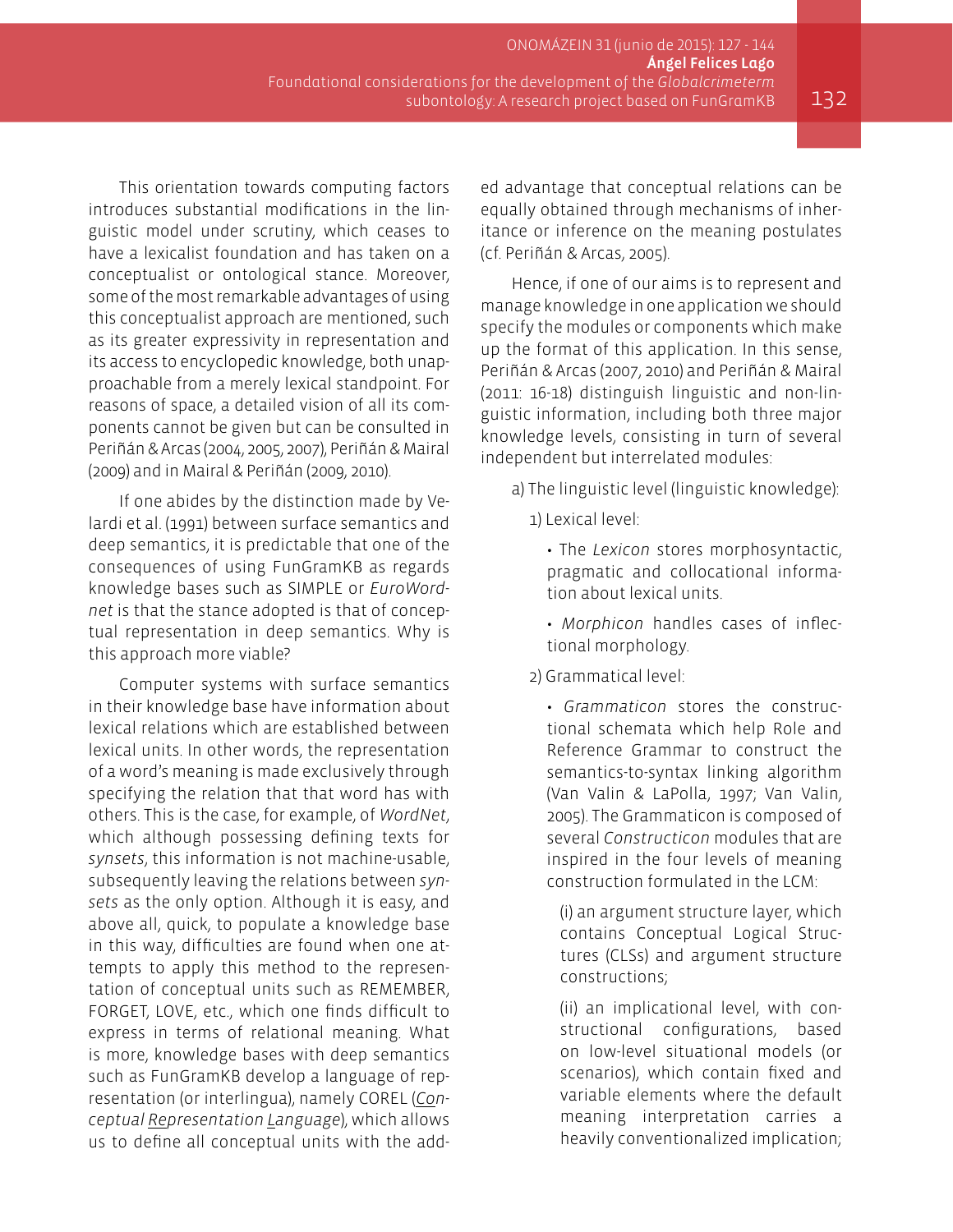(iii) an illocutionary level, which features illocutionary constructions, with fixed and variable elements based on high-level situational models;

(iv) a discourse level, which deals with cohesion and coherence phenomena from the point of view of the activity of discourse constructions based on high-level non-situational cognitive models like reason-result, cause-effect or condition consequence.

b) The conceptual level (non-linguistic knowledge):<sup>4</sup>

• *Ontology* is presented as a hierarchical catalogue of the concepts that a person has in mind, so here is where semantic knowledge<sup>5</sup> is stored in the form of meaning postulates. The ontology consists of a general-purpose module (i.e. Core Ontology) and several domain-specific terminological modules (i.e. satellite ontologies or subontologies).

• *Cognicon* stores procedural knowledge by means of scripts, that is, conceptual schemata in which a sequence of stereotypical actions is organised on the basis of temporal continuity, and more particularly on Allen's temporal model (Allen, 1983; Allen & Ferguson, 1994); e.g. 'dine in a restaurant', 'celebrate a wedding', or 'launder money', etc.

• *Onomasticon* stores information about instances of entities and events such as *Big Ben*, *September 11*, *Osama Bin Laden*, *Leaving Las Vegas*, etc.: episodic knowledge. This module stores two different types of schemata (i.e. snapshots and stories), since instances can be portrayed synchronically or diachronically.

Here only the basic ontology and developments of terminological subontologies are referred to, although it is necessary to mention, at least, that the other two cognitive modules—the cognicon and the onomasticon—are expressed using the same language, COREL, and the same conceptual units employed in the ontology. In this sense, three concepts are dealt with (Periñán & Arcas, 2007; Mairal & Periñán, 2009; Periñán & Mairal, 2011):

- (i) *Metaconcepts*, preceded by symbol # (e.g. #ABSTRACT, #COMMUNICATION, #MATERIAL, #PHYSICAL, #PSYCHOLOGICAL, #QUANTITA-TIVE, #SOCIAL, etc.), constitute the upper level in the taxonomy. The result amounts to forty-two metaconcepts distributed in three subontologies: #ENTITY, #EVENT and #QUALITY.
- (ii) *Basic concepts*<sup>6</sup> , preceded by symbol + (e.g. +VIOLENT\_00, +CRUEL\_00, +CRIME\_00, +TRI-AL\_00, +OFFEND\_00, +PUNISH\_00, +MUR-DER\_00, etc.), are used in *FunGramKB* as defining units which enable the construction of meaning postulates for basic concepts and terminals, as well as taking part as selectional preferences in thematic frames.
- (iii) *Terminals* (e.g. \$ASSASSINATION\_00, \$FEL-ONY 00, \$GANGSTER 00, \$00, \$CON-SPIRE\_00, \$DISHONEST\_N\_00, etc.) are headed by the symbol \$. The borderline between basic concepts and terminals is based on their definitory potential to take part in meaning postulates. Hierarchical structuring of the terminal level is practically non-existent.

6 The examples of basic and terminal concepts indicated here have been obtained from the *Globalcrimeterm* subontology under construction.

<sup>4</sup> This Project concentrates its activity at this level, particularly on the ontology, but research on the cognicon and onomasticon is also being developed.

The underlined types of knowledge follow the distinctions established within the framework of cognitive psychology.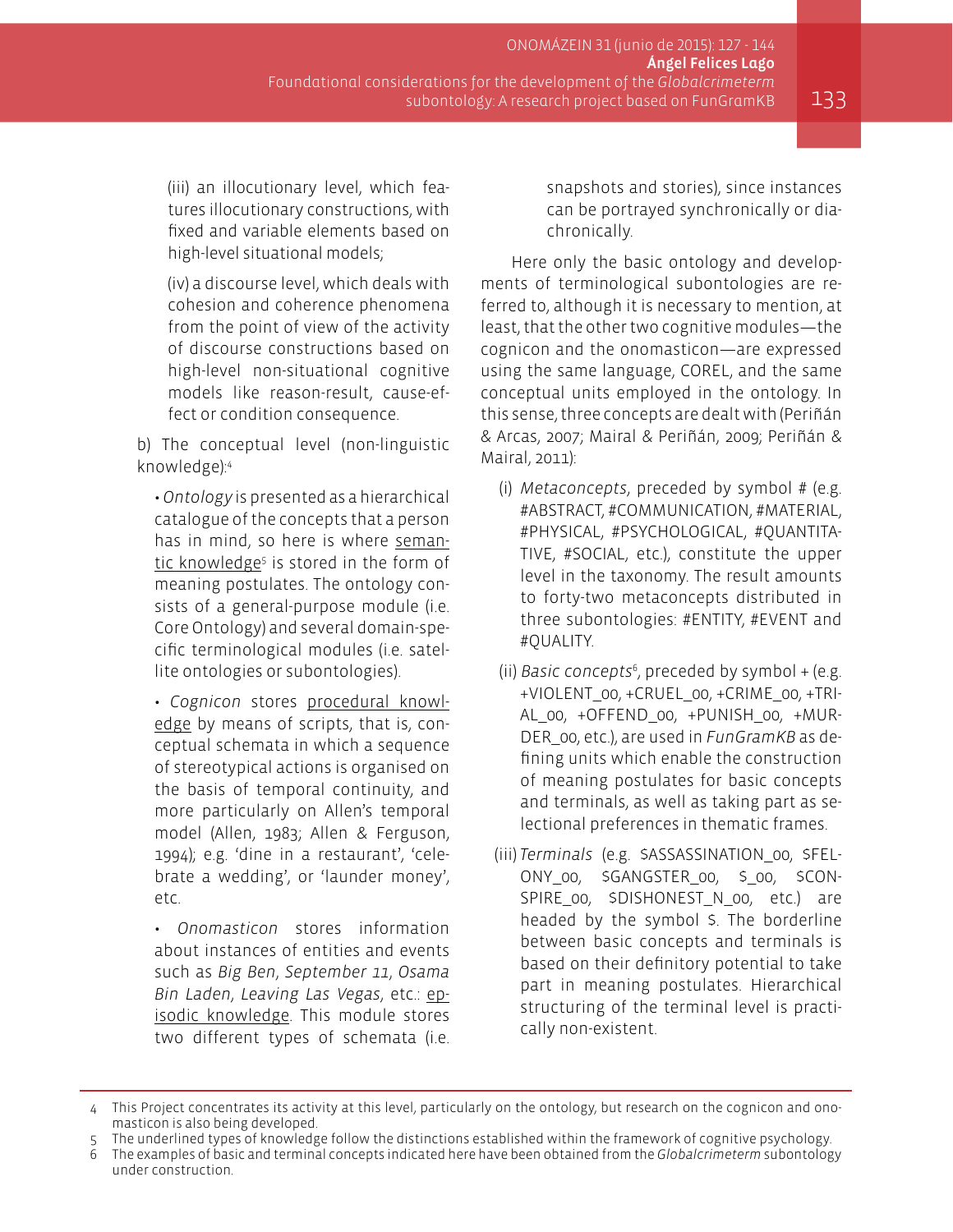Basic and terminal concepts in FunGramKB are provided with semantic properties which are captured by *thematic frames* and *meaning postulates*. Every event in the ontology is assigned one single thematic frame, i.e. a conceptual construct which states the number and type of participants involved in the prototypical cognitive situation portrayed by the event (Periñán & Arcas, 2007)<sup>7</sup> . Moreover, a meaning postulate is a set of one or more logically connected predications ( $e_{1}$ ,  $e_{2}$ , ....  $e_{n}$ ), i.e. conceptual constructs that represent the generic features of concepts. As stated above, the basic concepts are the main building blocks of these types of constructs in the Core Ontology.

Referring back to the linguistic and non-linguistic knowledge, it is important to note that the cognitive level covers all those properties which are universal, that is to say, common to all languages, the lexical level covers the description of the idiosyncratic properties of each language. From a metatheorical stance, the inclusion of a knowledge base such as FunGramKB introduced a far reaching change in linguistic theory as the model no longer begins with the lexical component but with the conceptual level. Consequently, the lexical component ceases to be the starting engine of the linguistic machinery in order to be the recipient of a wealth of information which its conceptual meaning gives it, and more specifically, which the ontology gives it. Figure 1 (source: [www.fungramkb.](www.fungramkb.com/) [com/\)](www.fungramkb.com/) represents this cognitive turn, where hypothetically we would place ourselves on the upper part and postulate a conceptual level which feeds the different lexica of each language. In essence, the weight of the semantic description lies in the ontology, whereas the lexical entries remain extremely simplified, albeit with a high degree of expressivity and linguistic information, where semantic knowledge can be inferred with the help of the reasoner.

As mentioned above, FunGramKB, unlike other applications, defines each one of the concepts. For this, it uses COREL, which like other languages, possesses its own semantics and syntax. Let us consider the meaning postulate of the concept \$COCAINE\_008: :

- +(e1: +BE\_00(x1: +COCAINE\_00)Theme (x2: +DRUG\_00)Referent)
- \*((e2: +MAKE\_00 (x3)Theme (x1)Referent (x4: \$COCA\_00)Means)
- \*((e3: +BE\_00 (x4)Theme (x5: +LEAF\_00) Means)
- $*(e_4: +GIVE$  00 (x1)Agent (x6: +PLEASURE 00 & m+ENERGY\_00)Theme (x1)Origin (x7)Goal)
- \*(e5: +TAKE\_00 (x1)Theme (x2)Referent (x3:+NOSE\_00)Means)
- \*(e6: +INGEST\_00 | +SELL\_00 | +BUY\_00 (x8) Agent (x1)Theme (x6)Origin (x7)Goal (x9: +LE-GAL\_N\_00) Attribute)

An approximate translation of the meaning postulate to a natural language would be the following:

 ${\sf e}_{\sf i}$ : cocaine is a drug;  ${\sf e}_{\sf i}$ / ${\sf e}_{\sf i}$ : it is manufactured with coca leaf;  ${\mathsf e}_4^+$  it gives you pleasure and energy;  ${\mathsf e}_{{}_{\mathsf S}}$ : it is generally insufflated;  ${\mathsf e}_{{}_{\mathsf S}}$ : (in many countries) it is illegal to consume or traffick with it.

The *genus*, the concept +DRUG\_00, will always be included in the meaning postulate, in the first predication in particular (e $_{\textrm{\tiny{l}}}$ ). The meaning postulates consist of one or more generic predications (e<sub>1</sub>, e<sub>2</sub>, .... e<sub>n</sub>), whose function is that of describing the commonplaces which make up our knowledge of the world. One could say that a predication is applied to "all the typical entities", that is to say, those entities which have charac-

<sup>7</sup> We refer the reader to Periñán & Mairal (2010) for examples of conceptual representation in the form of thematic frames and meaning postulates.

<sup>8</sup> This example comes from the *Globalcrimeterm* subontology under construction and was presented by the author in the 2013 *Role and Reference Grammar* International Conference in Freiburg, Germany.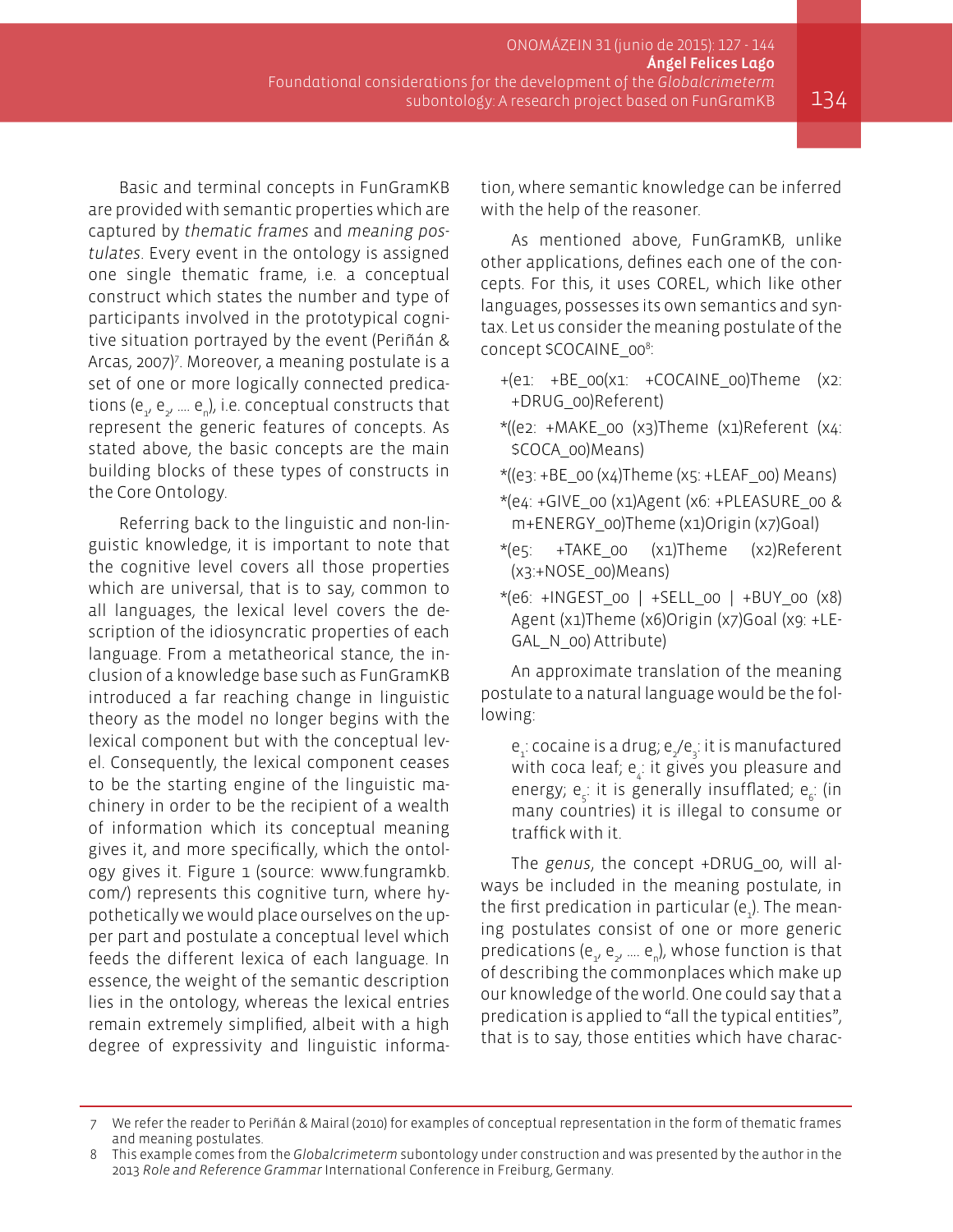#### **FIGURE 1**FunGramKB architecture ┙ **ONOMASTICON** ш **BIO-MICROSTRUCTURES BIO-MACROSTRUCTURES**  $\circ$ GRAMMATICAL (SNAPSHOTS) (STORIES) O MODEL Σ  $\overline{A}$  L **COGNICON GRAMMATICON PROTO-MACROSTRUCTURES**  $\supset$ (SCRIPTS) Н English Δ. ш U **ONTOLOGY** z **PROTO-MICROSTRUCTURES** O (MEANING POSTULATES) U **GRAMMATICON** Spanish **LEXICON LEXICON LEXICON** ш English Spanish  $\overline{a}$  $\triangle$ **GRAMMATICON** O **Lexical Entry Lexical Entry** Lexical Entry Σ **Core Grammar Core Grammar Core Grammar**  $\overline{a}$ ä Ü  $\overline{\mathbf{x}}$ ш **MORPHICON** English **MORPHICON** Spanish **MORPHICON**  $\mathbf{a}$ ⊐

teristic features. People observe a series of regularities in the world around us which they use to predict the actions of other people or changes in our environment. In short, the language of representation, COREL, allows us to give definitions of each ontological concept. But how can we retrieve the extralinguistic information referred to above from these definitions? All these definitions serve as inductions to a reasoning engine which allows the computer to simulate human reasoning patterns and thus come to conclusions using the same unspecialised knowledge about things from everyday life. The working of this internal reasoning engine is what we call

*MicroKnowing* (*Microconceptual Knowledge Spreading*).

### **3.3. Legal ontologies and subontologies**

The conceptual apparatus presented above would be beneficial to the potential development, within FunGramKB, of specialised subontologies which interact with the general cognitive model (the Core Ontology as the main actor, the onomasticon and the cognicon) and the lexical model, possibly in each of the integrated lexicons (Spanish, English and Italian). The subontology chosen for this research project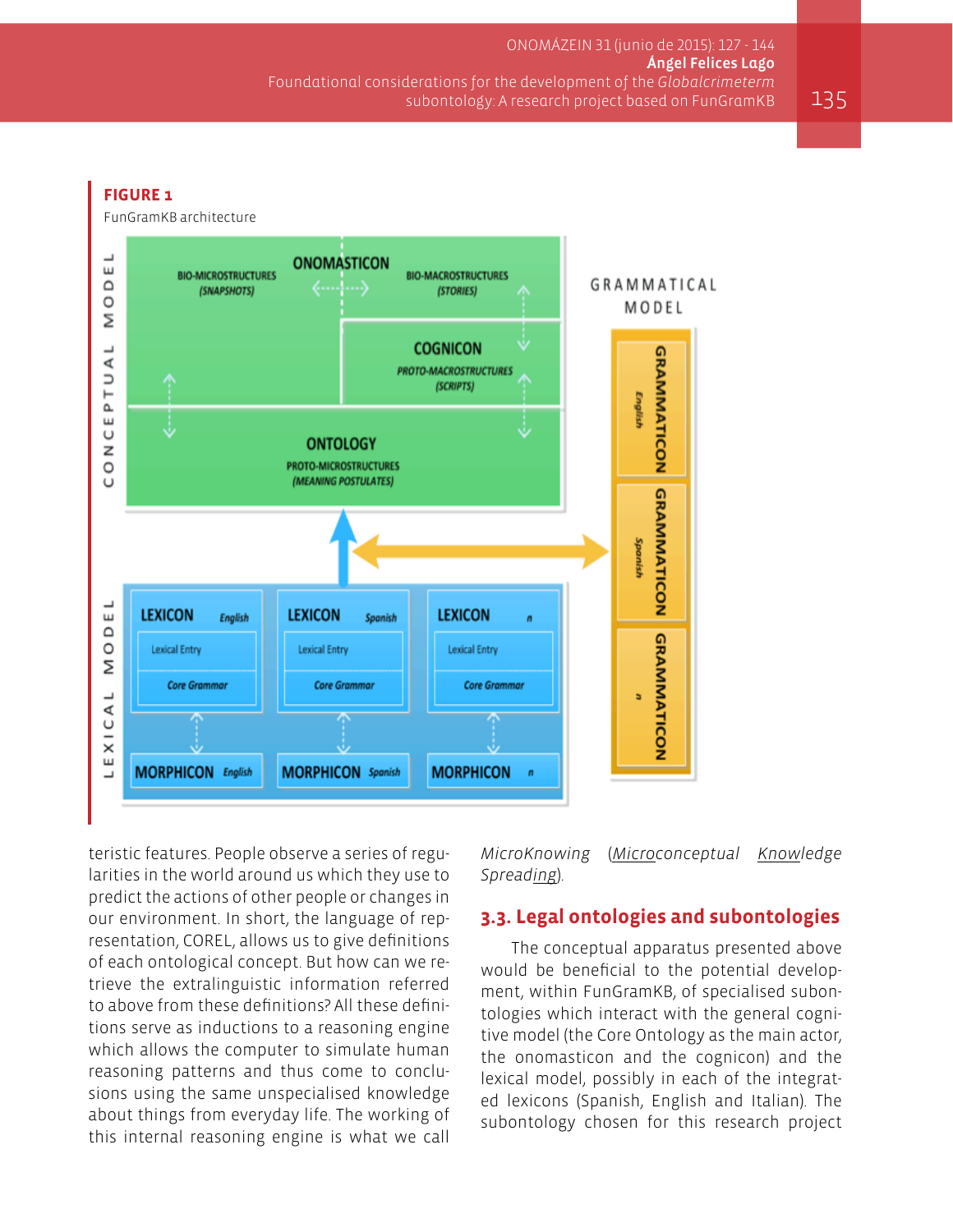lies within the framework of the legal field and criminal law, even if many concepts are shared with the general knowledge of the world of non-expert speakers. Precedents to ontologies in general are very wide (see e.g. Musen, 1992, or Gruber, 1993), although we should go back first to the onomasiological lexicography works collected by Martín-Mingorance (1994), which, although coming from philosophy and bearing no relation with the concept of ontology in NLP, they do allow for the human endeavour to comprehend the structure of knowledge and reality<sup>9</sup>. Finally, FunGramKB also benefits from other developments based on onomasiological lexicology which deal with the axiological parameter integration in the knowledge base and the axiological aspects of criminal law (Felices, 2010). All these currents of thought are perfectly integrated into FunGramKB, which has increased its scope from all the proposals referred to above over the years.

Concerning the precedents of ontologies used in the legal field one should cite Valente (2005); Breuker, Valente & Winkels (2005); Breuker, Casanovas, Klein & Francesconi (2008), or Sartor, Casanovas, Biasiotti & Fernández-Barrera (2011), which can be seen below. Nonetheless, all authors in general point out the problem of defining as ontologies elaborations which are very different to one another and also the difficulty to distinguish between ontologies, in the strict sense of the word, knowledge representations or knowledge bases, although at times different elements may be combined. In addition, Periñán & Arcas (2007) assert that the large majority of these "misnamed" ontologies are, in fact, lexical taxonomies which do not give formal representation of meaning to each of their terms, but which are rather infradefined as regards their subsumptive relation with other terms (and sometimes with other semantic relations such as synonymy, meronymy, etc.). Some of the so called ontologies:

- (i) organize and structure information, as in the case of projects such as *Jur-Wordnet* (Gangemi, Sagre & Tiscornia, 2005) or the Italian ontology of crimes (Asaro et al. 2003; Lenci, 2008);
- (ii) have a reasoning and a problem solving engine, such as the ontology *CLIME* for maritime law (Boer, Hoekstra & Winkels, 2001) or *Argument Developer*, which works with different types of legal data bases (Zeleznikow & Stranieri, 2001);
- (iii) have semantic indexing and search, such as the ontologies of French codes (Lame, 2002), ontologies which represent cases of financial fraud (Leary, Vandenberghe & Zeleznikow, 2004) or which develop an intelligent FAQ (Frequently Asked Questions) system for judges (Benjamins et al., 2003; Casanovas, Casellas & Vallbé, 2008);
- (iv) understand a domain, such as those which are more generally applied in law, e.g. the functional ontologies of law (based on *Ontolingua*) by Valente and Breuker (1994, 1995, 1999), and those of language of legal discourse by McCarty (1989) or those more general ontologies used for knowledge representation (*Frame Ontology*) by Van Kralingen (1995). They all use general language for expressing legal knowledge.

The number of researchers who are working at present on legal ontologies is very high, although as far as we have observed the numerous applications which have existed up to now

<sup>9</sup> This author refers to works by universal figures such as Aristotle and his philosophy of essence, *the Porphyrian Tree*, Pliny the Elder's *Natural History*, Isidore of Seville's *Etymologiae*, or, in the early modern period, Francis Bacon's *Instauratio Magna* and his *Novum Organum*, or Comenius's *Ianua Linguarum Reserata*. In the contemporary period one should highlight *Roget's Thesaurus* and the work of the Scotsman, Wilkins. These are just some of the precedents to more modern and useful ideological dictionaries, such as the *Longman Lexicon of Contemporary English* by McArthur, and in Spanish, the well-known *Diccionario ideológico* by Julio Casares.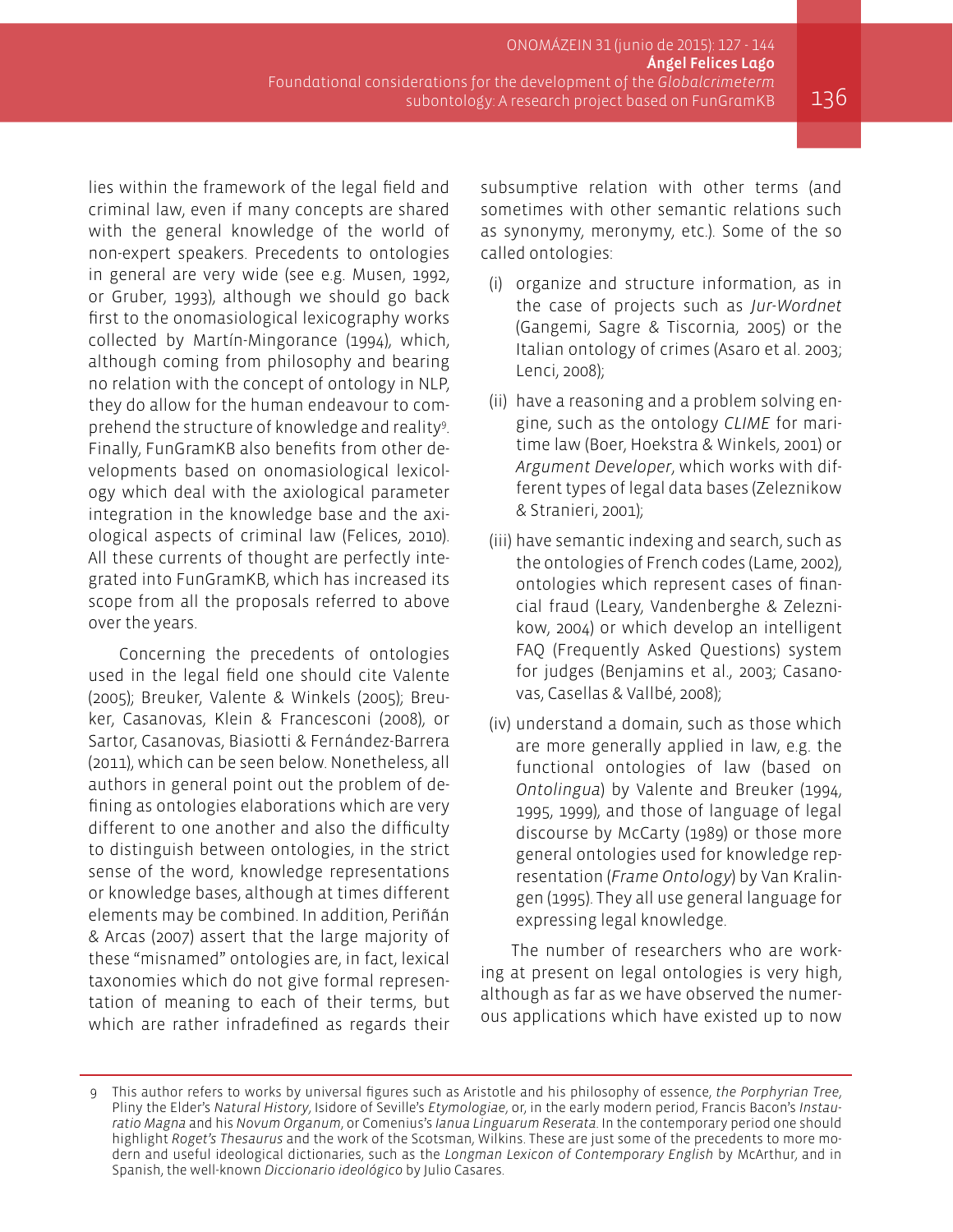are based on models which lie far from the architecture offered by FunGramKB and do not contain any subontological development which cover terrorism and organized crime stemming from a knowledge base connected to a constructional linguistic model.

#### **4. Major assumptions and procedural details**

This subontology can be defined as a hierarchical taxonomy of specialised concepts belonging to an expert area of knowledge: basically, an area of criminal law. It thus serves the purpose of enhancing FunGramKB with specialised knowledge, as the knowledge base has been so far implemented to work with elementary common-sense concepts of human cognition. The Core Ontology and the Satellite Ontologies become connected as shown in figure 2:

Extension of FunGramKB architecture including Satellite

#### **FIGURE 2**

Ontologies

**ONOMASTICON** CONCEPTUAL MODEI **COGNICON CORE ONTOLOGY SATELLITE ONTOLOGY: ORGANISED CRIME AND TERRORISM LEXICAL MODEI LEXICON: LEXICON: LEXICON: ENGLISH SPANISH ITALIAN** 

The resulting repository on the topic selected dealing with criminal law might benefit both humans (by means of an interface acting as a dictionary) and machines, since it can be applied to Natural Language Processing systems (NLP) in future stages of the programme. For this purpose, it has already been noted that a semi-automatic population of the ontology and its hierarchical structure is essential, involving the building of relevant meaning postulates and the creation of terminal concepts (and subconcepts); this process must be followed by the semi-automatic population of specialised lexica for the languages chosen, which cover relevant lexical information and which can store hundreds of lexical units into each lexicon.

In order to feed the Satellite Ontology and the Lexica, terminological units must be obtained from documentary and textual databases offered from reliable reference sources, such as regulations, treaties, articles, books, glossaries or previous legal ontologies provided by international agencies and institutions which work on criminal law or the fight against organized crime such as EUROPOL, EUROJUST or CDPC (*European Committee on Crime Problems*), among others. The overall guidelines to process the information will be explained below (section 4.2), but the design of *FunGramKB Term Extractor* (Periñán & Arcas, 2014; Felices & Ureña, 2014) has been the pivotal element integrated in *FunGramKB Suite*  to deal with the *Globalcrimeterm* corpus (Felices & Ureña, 2012). This is the basic instrument which allows not only the automatic identification of candidate terms according to their probabilistic weight, but also the technical support to terminologists to choose the relevant terms for the Satellite Ontology.

#### **4.1. Specific objectives**

As previously stated in section 2, the final objective of this project is to design a subontological model with a conceptual base and to implement it in the criminal law module in the domain of terrorism and organised crime, as well as to populate its corresponding (English, Spanish and Italian) terminological lexica with-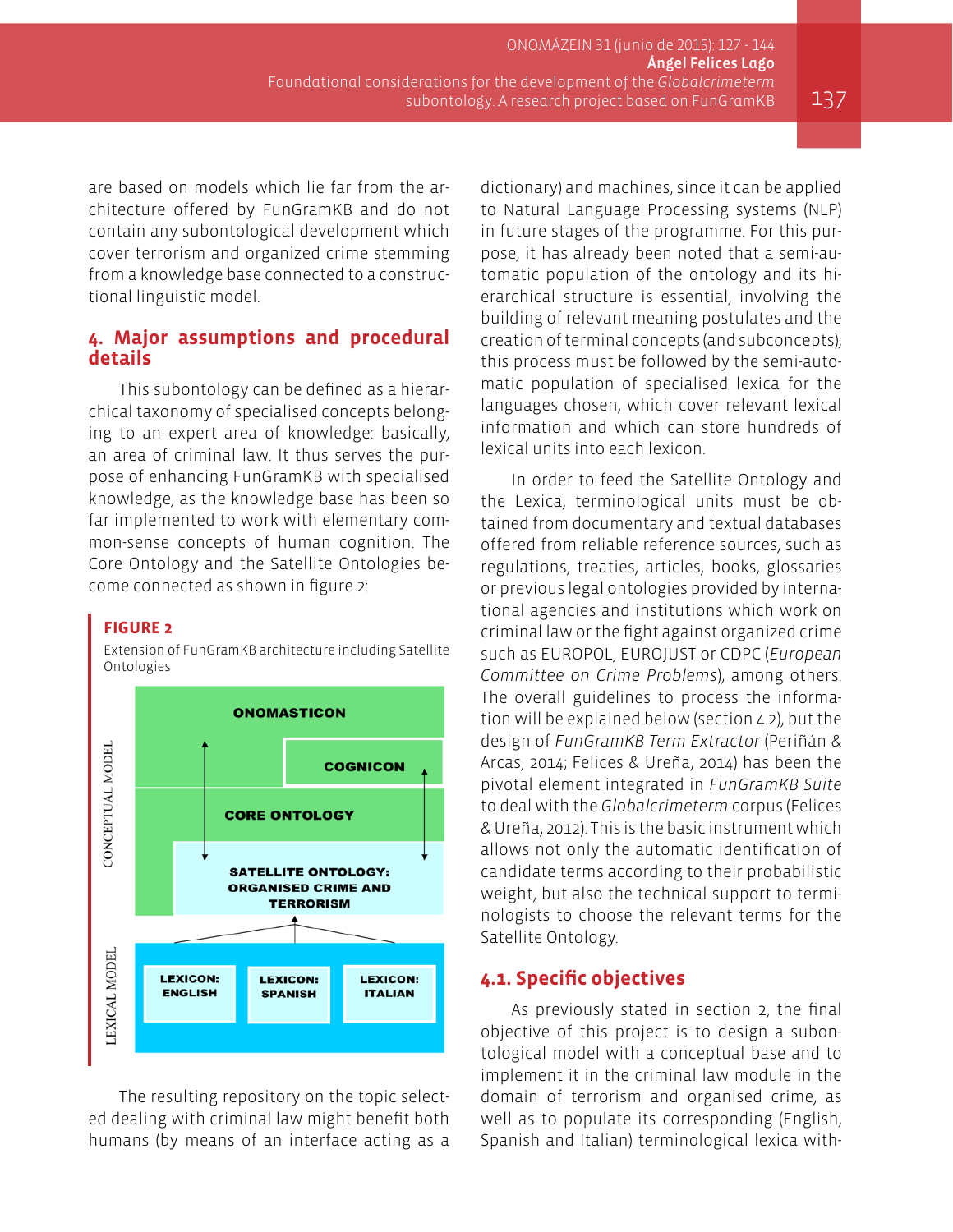in FunGramKB's architecture. In order for this to happen, the following specific objectives must be fulfilled:

- 1) The organisation of the core conceptual structure of criminal law must be carried out by analysing the evidence obtained in the epistemological frameworks of previous legal ontologies described in section 3.3 and also by seeking expert advice through professionals and by consulting specialised sources. These structures, based on the deductive approach to the thematic domain will be verified or substituted through the inductive methodological phase of the project. Thus, the field work will either ratify or not ratify the coherence and reliability of the structure initially proposed. This process is known in the practice of the elaboration of legal ontologies as 'common sense'.
- 2) The defining words of the thematic domain in the field of criminal law (organised crime and terrorism) must be identified through intensive searches in the most relevant digital sources and resources at our disposal. In this way defining texts can be processed more easily and automatically. The extractor (FTE) is the specific tool to facilitate and conduct this process.
- 3) The information must be included in Fun-GramKB through its online editor, which will connect, on the conceptual level, the subontology which we will have created with the Core Ontology, the cognicon and the onomasticon; and, on the lexical level, the lexica corresponding to the three languages selected for this project.
- 4) A specific dictionary-like interface for this terminological subontology must be designed and its information must be able to be accessed both by humans and by the machine through the language of conceptual representation COREL.
- 5) The ontology must be semi-automatically populated in its hierarchical structuring: appropriate meaning postulates must be constructed and domain-related basic concepts, terminal concepts (and subconcepts) must be created.
- 6) Specialised lexica corresponding to the English, Italian and Spanish languages must be semi-automatically populated with their pertinent lexical information at a minimum rate of 800 lexical units per lexicon.
- 7) The final product will be obtained after the preceding populations: a repository will have been created on knowledge about criminal law concerning terrorism and organised crime for its potential exploitation in tasks of automatic translation and retrieval of information for organisms which deal with international cooperation in the above-mentioned topics.

#### **4.2. Relevant tasks**

With the aim of fulfilling the objectives presented in the previous section, the following methodology has been planned:

1. *Task:* The highest number of terminological resources must be looked for (e.g. monolingual dictionaries, thesauri, lexical taxonomies, etc.) in English, Italian and Spanish on criminal law, and the fields of terrorism and organised crime. Digital resources will be preferred as this will enable us to process content automatically, i.e. tasks of tokenization and lemmatization, etc. *Method:* In this activity, research teams will independently and contrastively filter the compilation of all possible available paper and digital sources concerning the English, the Italian and the Spanish language, regarding their possible usefulness for the project's objectives and following a list of previously established criteria. At this point consultations will also be made to external experts in order to be as ex-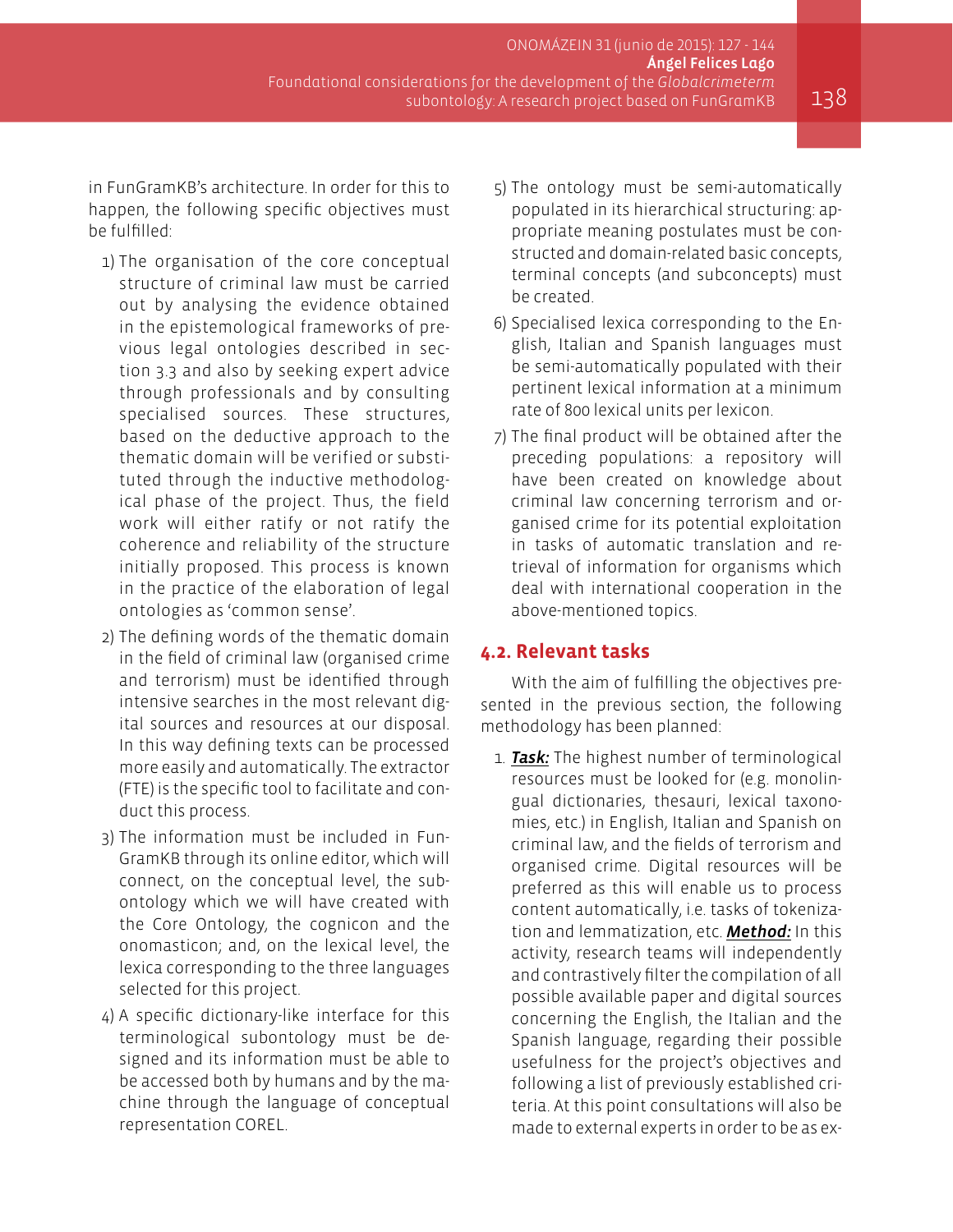haustive as possible with the included and selected resources. The *globalcrimeterm* corpus is the result of this process<sup>10</sup>.

- 2. *Task:* An inventory of basic defining vocabulary will be elaborated from the *definiens* found in the previous lexicographical resources. The main criteria will be to make a frequency index of the words which constitute the defining texts once their functional words (i.e. articles, prepositions, etc.) have been removed. To facilitate this process the *FunGramKB Term Extractor* is the necessary instrument. *Method:* In this task the main participants will be jurists and selected linguists. Other members of the research group may contribute with suggestions and proposals, especially those specialists in English-Spanish, English-Italian and Spanish-Italian legal translation and in the application of functional grammar models to specialised terminology. For this task similar templates to those used for the same purpose in the elaboration of the FunGramKB's Core Ontology will be used. It must be borne in mind here that this step is closely connected with the next one and requires a clear discernment between what is involved at a linguistic level of knowledge (lexical units) and at a conceptual one (concepts).
- 3. *Task:* A multilingual hierarchical arrangement of the defining terms will be carried out according to the taxonomical subsumptive relation (IS-A). In order to do this, the prior conceptualisation of the terminiological inventory will be necessary, i.e. the projection of the terms onto conceptual units. In this sense, different phenomena, characteristic of the conceptual model, will be produced: terms which are grouped under the same concept, concepts which present lexical gaps in certain languages, etc. *Method:*

In short, the same methodology employed in the structuring of the basic conceptual level of the Core Ontology will be used: i.e. conceptualisation, hierarchization, remodelling and refining. In other words, the COHERENT methodology (Periñán & Mairal, 2011).

- 4. *Task:* A meaning postulate must be specified for each and every one of the basic concepts of the terminological subontology. In this way, we can also check the validity of the subsumptive relations established through the genus concept of the meaning postulates. Special emphasis will be given to the detail of the information presented in these definitions and in the preciseness of their formal representation with COREL (*Conceptual Representation Language*). *Method:* One must bear in mind that the system of analysis will follow a procedure inspired by Simon C. Dik's stepwise lexical decomposition (1989) which we will call "stepwise conceptual decomposition", although instead of referring to lexical units it will be applied to concepts. This *modus operandi* could be defined as a process through which conceptual units of a predicate are replaced with their respective meaning postulates until a representation of the meaning is reached which is made up of metaconceptual primitives. The implications between the lexical and grammatical model on the one hand and the conceptual one on the other at this point require the simultaneous cooperation of the specialists in NLP and the linguists.
- 5. *Task:* The root concepts in the basic conceptual level of the terminological subontology will be connected with a concept (either basic or terminal) of FunGramKB's Core Ontology in order to minimise informative redundancy and maximise the capacity of information and knowledge transmission.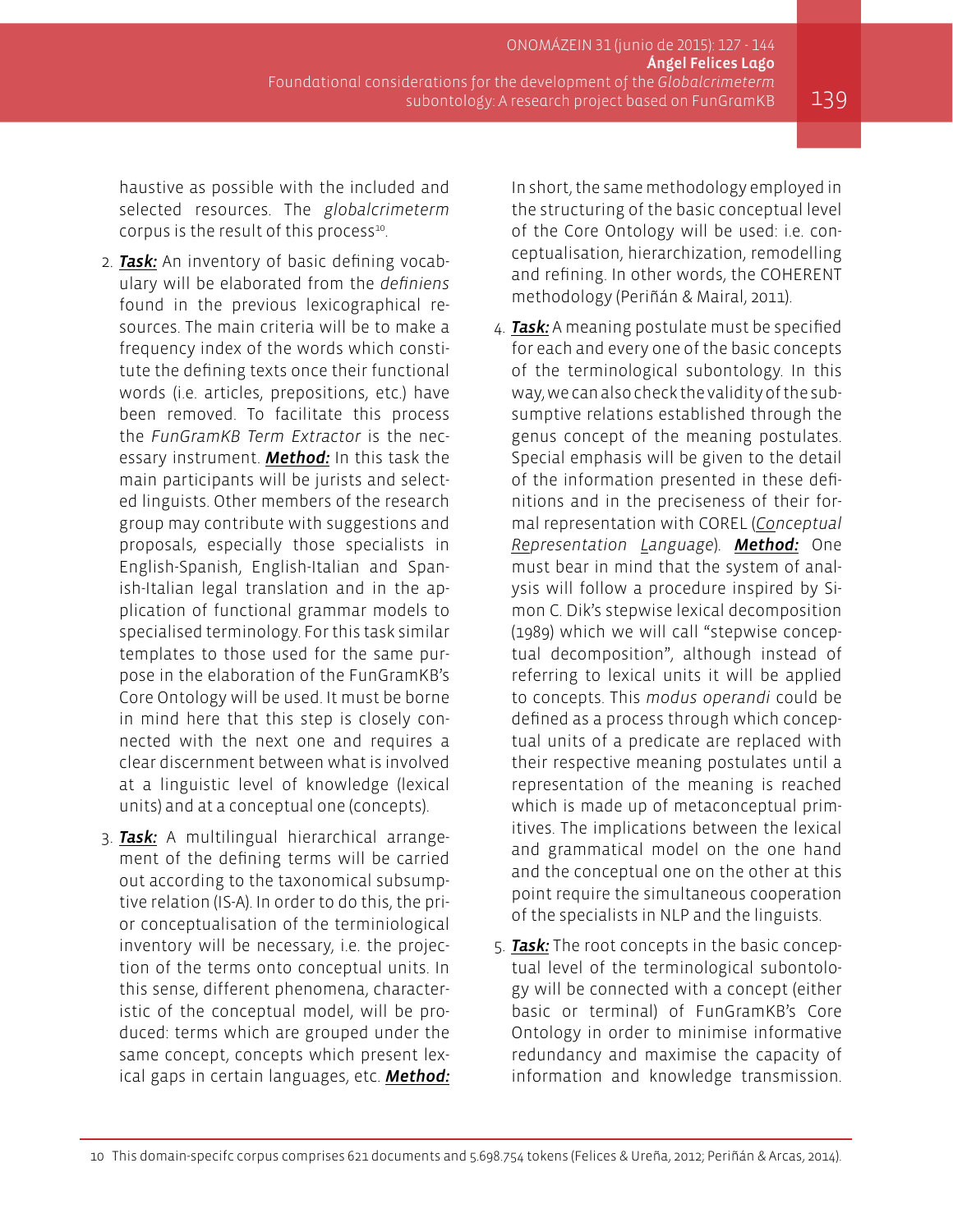*Method:* One must bear in mind that the option of using the methodology of deep semantics in order to develop knowledge bases requires the building of a language of representation (COREL) which allows us to define conceptual units, with the additional benefit that the conceptual relations can be equally obtained by applying mechanisms of inheritance and inference on the meaning postulates. Eventually, this process will facilitate the phase of connection between the Core Ontology and the subontology and requires a close cooperation between the NLP experts and the linguists.

- 6. *Task:* The terminological subontology will be populated with terminal concepts, also specifying their meaning postulates. *Method:* This phase, together with the next, are the longest and require the greatest time commitment on the part of the researchers, according to the previously defined conceptual areas in preceding tasks and which correspond to the conceptual hierarchy in the criminal law framework regarding terrorism and organised crime. The populating of terminal concepts will follow a similar procedure to that followed previously for the populating of terminal concepts in FunGramKB for the Core Ontology. Basically, once the ability to edit concepts is empowered in the editor, the steps to follow will be the following: (1) to open all the online resources with the resources obtained before in the multilingual context (English, Italian and Spanish); (2) to access the conceptual domain which is to be populated, and (3) to choose at least one of the basic concepts and search for possible sources of this concept in the different corpora, paying attention to the possible differentiating parameters which will help to form the terminal concepts. Given the magnitude of the possible concepts, this task should be shared by all the specialists involved in the project.
- 7. *Task:* The lexical entries of the terms assigned to the new concepts of the terminological subontology will be built up. *Method:* For this stage specialised corpora will be used to identify those constructions which could intervene in the headword terms of each lexical entry. In this case the procedure to follow is similar to that of the previous stage, but given that we are working with a lexical module of the LCM it will be necessary to complete the lexical templates which correspond to each entry in each of the three target languages of this specific project.
- 8. *Task:* FunGramKB's reasoning engine will be applied to the resulting subontology in order to check that the results expected have been obtained as regards information inheritance and inference. The specialists in Computational Linguistics will be in charge of this last stage which completes the full activation of the terminological subontology.

#### **5. Conclusions**

Terminological subontologies compatible with FunGramKB must be developed in three phases as described in the objectives and tasks above (sections 4.1 and 4.2). The first stage involves the compilation of a collection of specialized texts, which are used as a corpus for the identification of terminology, that is, the linguistic units which carry specialised knowledge related to the field towards which conceptualisation is targeted. The second stage consists of the extraction of terminology from the corpus and, finally, the third stage includes conceptual modelling tasks. One of the main claims of the research project presented in this article has been precisely to contribute with a stepwise methodology for the construction of subontologies, which is applicable in the modelling of any specialized domain of knowledge, regardless of the corpus or corpora that are being used as the linguistic input. The construction of domain-specific ontologies in this vein will allow FunGramKB to direct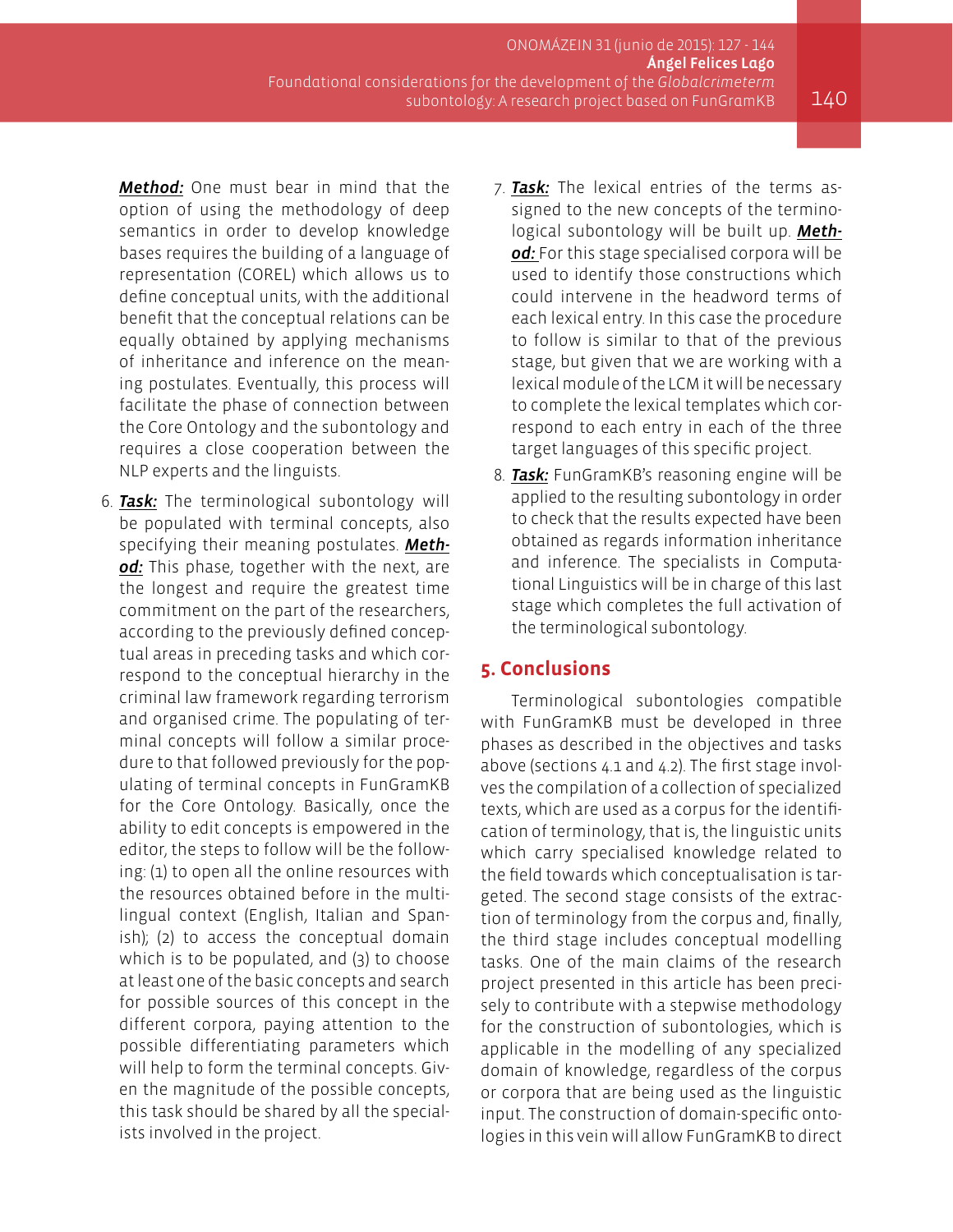these developments to future tasks related to data mining, information retrieval, or the resolution of problems in which intensive reasoning is involved.

In my opinion, the key role that the building of a legal subontology like *Globalcrimeterm* may play has been established in theoretical terms in this article. In practical terms, however, the conceptual modelling and hierarchization phases of this research are proving that the area of international cooperation in criminal law is still an admittedly small area of expert knowledge and, paradoxically, the results obtained so  $far<sup>11</sup>$  are confirming, on the one hand, the multidisciplinary nature of this field and, on the other, the evidence that too many lexical units or multiword expressions in this domain are widely used by the general public or excessively shared with the experts. Therefore, more work is required in order to conceptualise broader areas of the legal field. In the same vein, there are still formidable challenges to be faced and new research will be necessary for a comprehensive development of new specialised ontologies in FunGramKB, particularly from other scientific disciplines, such as life, natural or formal sciences.

#### **6. Bibliographic references**

Aguado de Cea, Guadalupe, Elena Montiel & José Á. Ramos, 2007: "Multilingualidad en una aplicación basada en el conocimiento", *Procesamiento del Lenguaje Natural* 38, 77-98.

Allen, James F., 1983: "Maintaining knowledge about temporal intervals", *Communications of the ACM* 26 (11), 832-843.

Allen, James F. & George Ferguson, 1994: "Actions and events in interval temporal logic", *Journal of Logic and Computation* 4 (5), 531-579.

Asaro, Carmelo et al., 2003: "A Domain Ontology: Italian Crime Ontology", *Proceedings of the ICAIL 2003 Workshop on Legal Ontologies & Web Based Legal Information Management*, 1-7.

Benjamins, V. Richard et al., 2003: "Ontologies of Professional Legal Knowledge as the Basis for Intelligent IT Support for Judges", *Proceeedings of the ICAIL 2003 Workshop on Legal Ontologies & Web based legal information management*.

Boer, Alexander, Rinke Hoekstra & Radboud Winkels, 2001: "The CLIME Ontology", *Proceedings of the Second International Workshop on Legal Ontolologies*, Amsterdam: Jurix, 37-47.

Breuker, Joost, André Valente & Radboud Winkels, 2005: "Use and reuse of legal ontologies in knowledge engineering and information management" in Richard Benjamins, Pompeu Casonovas, Joost Breuker & Aldo Gangemi (eds.): *Law and the semantic web*, vol. 3369, Berlin: Springer, 36-64.

Breuker, Joost, Pompeu Casanovas, Michel C. A. Klein & Enrico Francesconi (eds.), 2008: *Law, ontologies and the semantic web. Channelling the legal information flood, Frontiers in Artificial Intelligence and Applications*, vol. 188, Amsterdam: IOS Press.

Casanovas, Pompeu, Nuria Casellas & Joan-Josep Vallbé, 2008: "An ontology-based Decision Support System for Judges" in Joost Breuker, Pompeu Casanovas, Michel C. A. Klein & Enrico Francesconi (eds.): *Legal Ontologies and the Semantic Web. Channeling the Legal Information Flood*, Amsterdam: IOS Press, 165-175.

Dik, Simon C., 1989: *The Theory of Functional Grammar. Part I: The Structure of the Clause*, Dordrecht: Foris.

<sup>11</sup> For this purpose, the reader can see the contributions of this project published so far by clicking on the link *Research*, then on *Publications* in: www.fungramkb.com.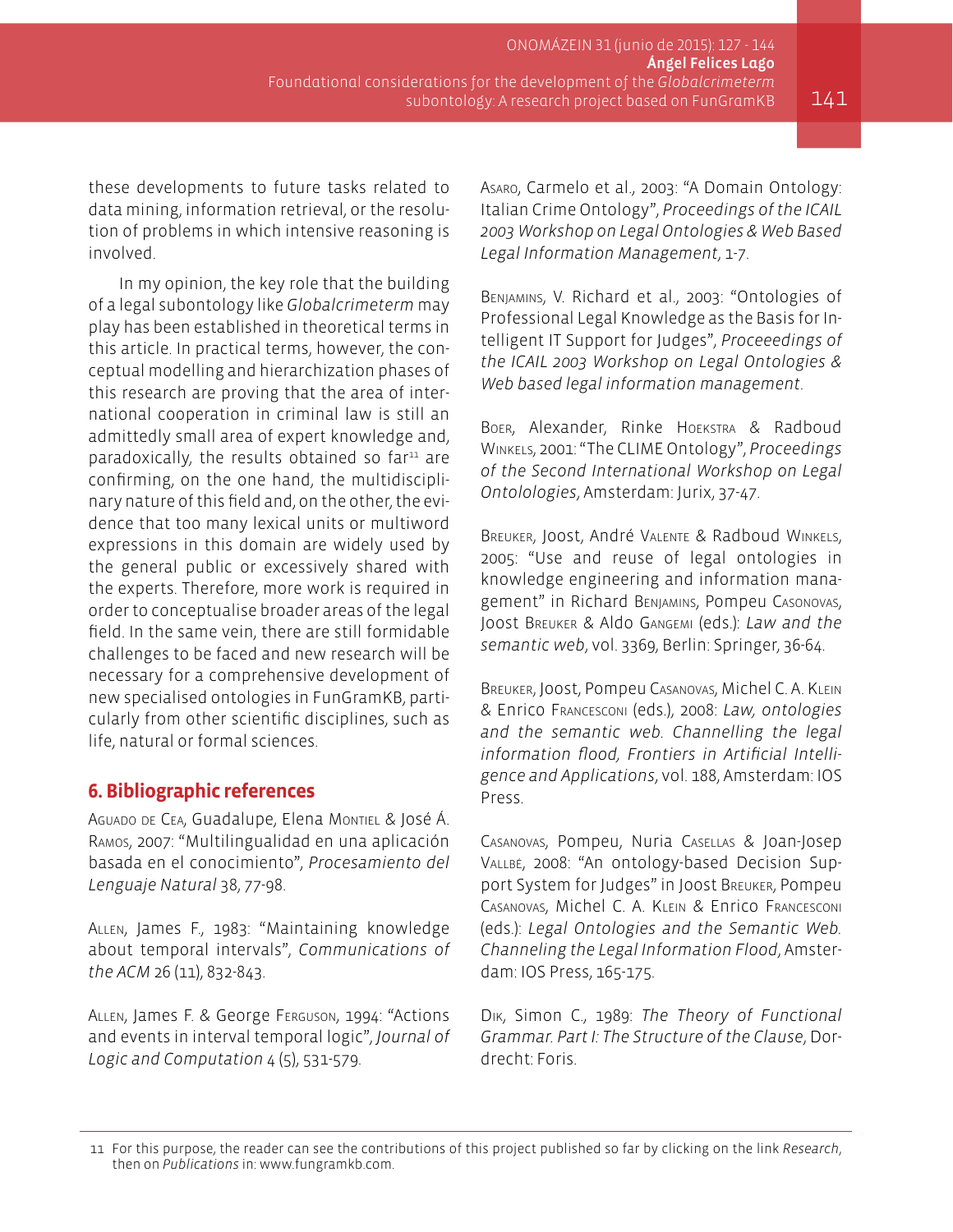Felices, Ángel, 2010: "Axiological Analysis of Entries in a Spanish Law Dictionary and Their English Equivalents", *Researching Language and the Law: Textual Features and Translation Issues*, Bern: Peter Lang.

Felices, Ángel & Pedro Ureña, 2012: "Fundamentos metodológicos de la creación subontológica en FunGramKB", *Onomázein* 26, 49-67.

Felices, Ángel & Pedro Ureña, 2014: "FunGramKB Term Extractor: a key instrument for building a satellite ontology based on a specialized corpus" in Brian Nolan & Carlos Periñán (eds.): *Language processing and grammars: The role of functionally oriented computational models* (Studies in Language Series), Amsterdam: John Benjamins, 251-269.

Gangemi, Aldo, Maria-Teresa Sagri & Daniela Tiscornia, 2005: "A Constructive Framework for Legal Ontologies" in Richard Benjamins et al. (eds.): *Law and the Semantic Web*, Berlin: Springer, 97-124.

Gruber, Thomas R., 1993: "A translation approach to portable ontologies", *Knowledge Acquisition* 5(2), 199-220.

Lame, Guiraude, 2002: *Construction d'ontologie à partir de textes. Une ontologie de droit dédiée à la recherche d'information sur le Web*. PhD dissertation, Ecole des mines de Paris, Paris [\[http://](http://www.cri.ensmp.fr/) [www.cri.ensmp.fr/](http://www.cri.ensmp.fr/)].

Leary, Richard, Wim Vandenberghe & John Zeleznikow, 2004: "Towards a financial fraud ontology: a legal modelling approach", *ICAIL 2003 Workshop on Legal Ontologies & Web based legal information management*, 1-33 (to unload it, go to Leibnizcenter.org).

Lenci, Alessandro (ed.), 2008: *From context to meaning: distributional models of the lexicon in linguistics and cognitive science, Italian Journal of Linguistics* 20/1 (special issue).

Mairal, Ricardo & Francisco J. Ruiz de Mendoza, 2008: "New challenges for lexical representation within the Lexical-Constructional Model", *Revista Canaria de Estudios Ingleses* 57, 137-158. Mairal, Ricardo & Francisco J. Ruiz de Mendoza, 2009: "Levels of description and explanation in meaning construction" in Christopher BuTLER & Javier Martín (eds.): *Deconstructing constructions*, Amsterdam: John Benjamins, 153-198.

Mairal, Ricardo & Carlos Periñán, 2009: "The anatomy of the lexicon component within the framework of a conceptual knowledge base", *Revista Española de Lingüística Aplicada* 22, 217-244. Mairal, Ricardo & Carlos Periñán,2010: "Role and Reference Grammar and Ontological Engineering" in José Luis Cifuentes et al. (eds.): *Los caminos de la lengua: Estudios en homenaje a Enrique Alcaraz Varó*, Alicante: Universidad de Alicante, 649-65.

Martín-Mingorance, Leocadio, 1994: "La lexicografía onomasiológica" in Humberto Hernández, *Aspectos de lexicografía contemporánea*, Barcelona: Biglograf.

Martín-Mingorance, Leocadio, 1998: *El modelo lexemático-funcional* [posthomous work edited by Amalia MARÍN], Granada: Universidad de Granada.

McCarty, L. Thorne, 1989: "A Language for Legal Discourse, I. Basic Features", *Proceedings of the 2nd International Conference on Artificial Intelligence and Law*, New York: ACM, 180-189.

Mcguinness, Deborah L. et al., 2000: "An Environment for Merging and Testing Large Ontologies", *Proceedings of the Seventh International Conference on Principles of Knowledge Representation and Reasoning* (KR2000), Breckenridge, Colorado, [http://disi.unitn.it/~accord/RelatedWork/ Matching/McGuinnessKR.pdf, consultation date: February 25, 2015].

Montiel, Elena et al., 2007: "Localizing ontologies in OWL", *Workshop at the 6th International Web*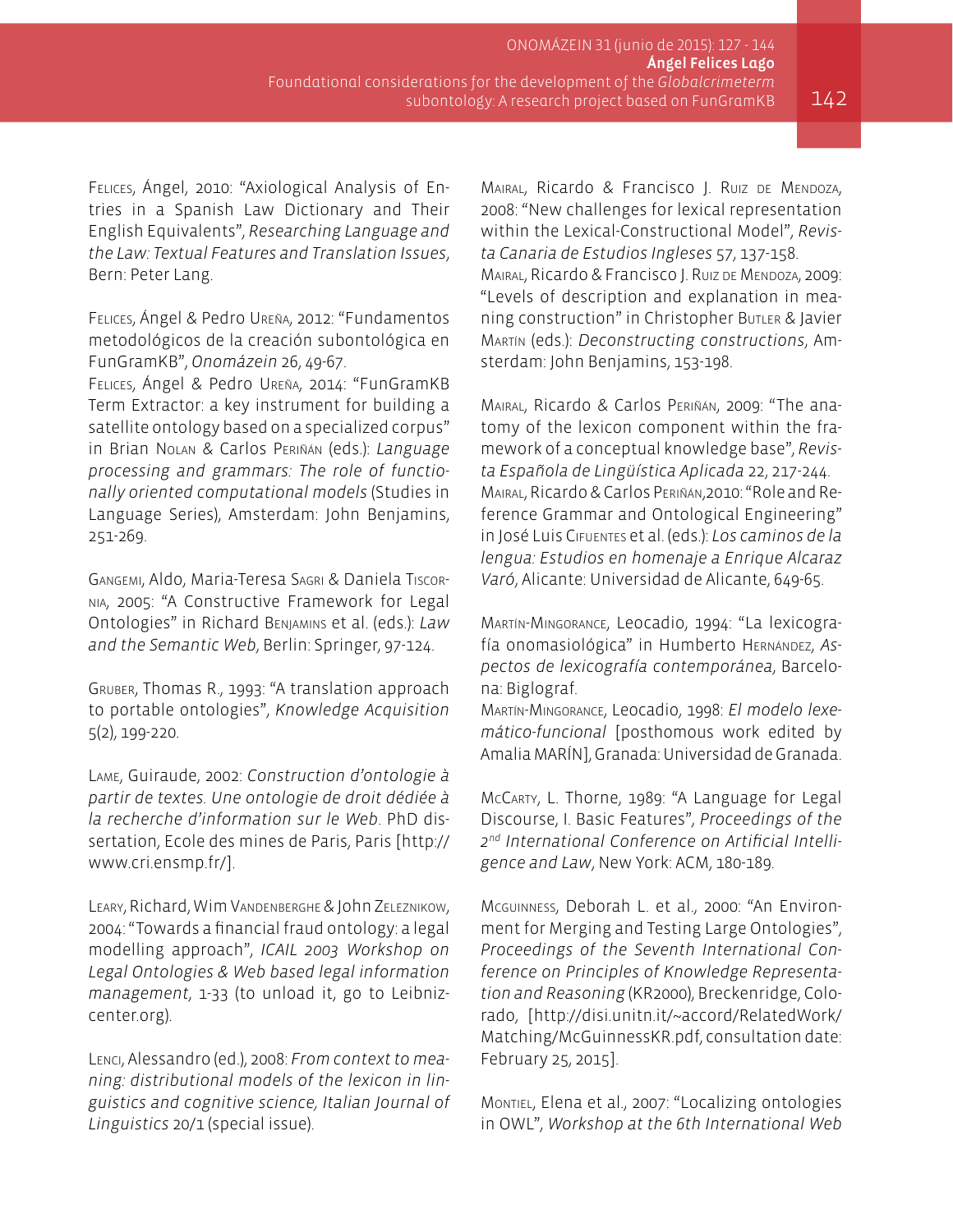*Conference. From Text to knowledge*, Busan, Korea, 13-22.

Musen, Mark A., 1992: "Dimensions of knowledge sharing and reuse", *Computers and Biomedical Research* 25, 435-467.

Periñán, Carlos & Francisco Arcas, 2004: "Meaning postulates in a lexico-conceptual knowledge base", *15th International Workshop on Databases and Expert Systems Applications*, IEEE, Los Alamitos (California), 38-42.

Periñán, Carlos & Francisco Arcas, 2005: "Microconceptual-Knowledge Spreading in FunGramKB", *Proceedings on the 9th IASTED International Conference on Artificial Intelligence and Soft Computing*, Anaheim-Calgary-Zurich: ACTA Press, 239-244.

Periñán, Carlos & Francisco Arcas, 2006: "Reusing computer-oriented lexica as foreign-language electronic dictionaries", *Anglogermánica Online* 4, 69-93.

Periñán, Carlos & Francisco Arcas, 2007: "Cognitive modules of an NLP knowledge base for language understanding", *Procesamiento del Lenguaje Natural* 39, 197-204.

Periñán, Carlos & Francisco Arcas, 2008: "A cognitive approach to qualities for NLP", *Procesamiento del Lenguaje Natural* 41, 137-144.

Periñán, Carlos & Francisco Arcas, 2010: "Ontological commitments in FunGramKB", *Procesamiento del Lenguaje Natural* 44, 27-34.

Periñán, Carlos & Francisco Arcas, 2014: "La ingeniería del conocimiento en el dominio legal: La construcción de una Ontología Satélite en Fun-GramKB", *Revista Signos. Estudios de Lingüística* 47(84), 113-139.

Periñán, Carlos & Ricardo Mairal, 2009: "Bringing Role and Reference Grammar to natural language understanding", *Procesamiento del Lenguaje Natural* 43, 265-273.

Periñán, Carlos & Ricardo Mairal, 2010: "Enhancing UniArab with FunGramKB", *Procesamiento del*  *Lenguaje Natural* 44, 19-26.

Periñán, Carlos & Ricardo Mairal, 2011: "The COHE-RENT methodology in FunGramKB", *Onomázein* 24, 13-33.

Ruiz de Mendoza, Francisco J. & Ricardo Mairal, 2008: "Levels of description and constraining factors in meaning construction. An introduction to the Lexical Constructional Model", *Folia Linguistica* 42 (2), 355-400.

Ruiz de Mendoza, Francisco J. & Ricardo Mairal, 2011: "Constraints on syntactic alternation: lexical-constructional subsumption in the Lexical Constructional Model" in Pilar Guerrero (ed.): *Morphosyntactic Alternations in English: Functional and Cognitive Perspectives*, London: Equinox.

Sartor, Giovanni, Pompeu Casanovas, Maria Angela Biasotti & Maritxel Fernández-Barrera (eds.), 2011: *Approaches to legal ontologies, theories, domains, methodologies*, Berlin: Springer.

Valente, 2005: "Types and roles of legal ontologies", in Richard Benjamins, Pompeu Casanovas, Joost Breuker & Aldo Gangemi (eds.): *Law and the semantic web*, vol. 3369, Berlin: Springer, 65-76.

Valente, Andre & Joost Breuker, 1994: "A functional view of law" in Gabriella Bargellini & Simona Binazzi, (eds.): *Towards a global expert system in law*, Padua: CEDAM Publishers, 12-24.

Valente, Andre & Joost Breuker, 1999: "Legal Modelling and Automated Reasoning with ONLINE", *International Journal of Human-Computer Studies* 51(6), 1079-1125.

Van Kralingen, Robert W., 1995: *Frame-based conceptual models of statute law*, The Hague: Kluwer Law International.

Van Valin, Robert D. Jr., 2005: *Exploring the syntaxsemantics interface*, Cambridge: Cambridge University Press.